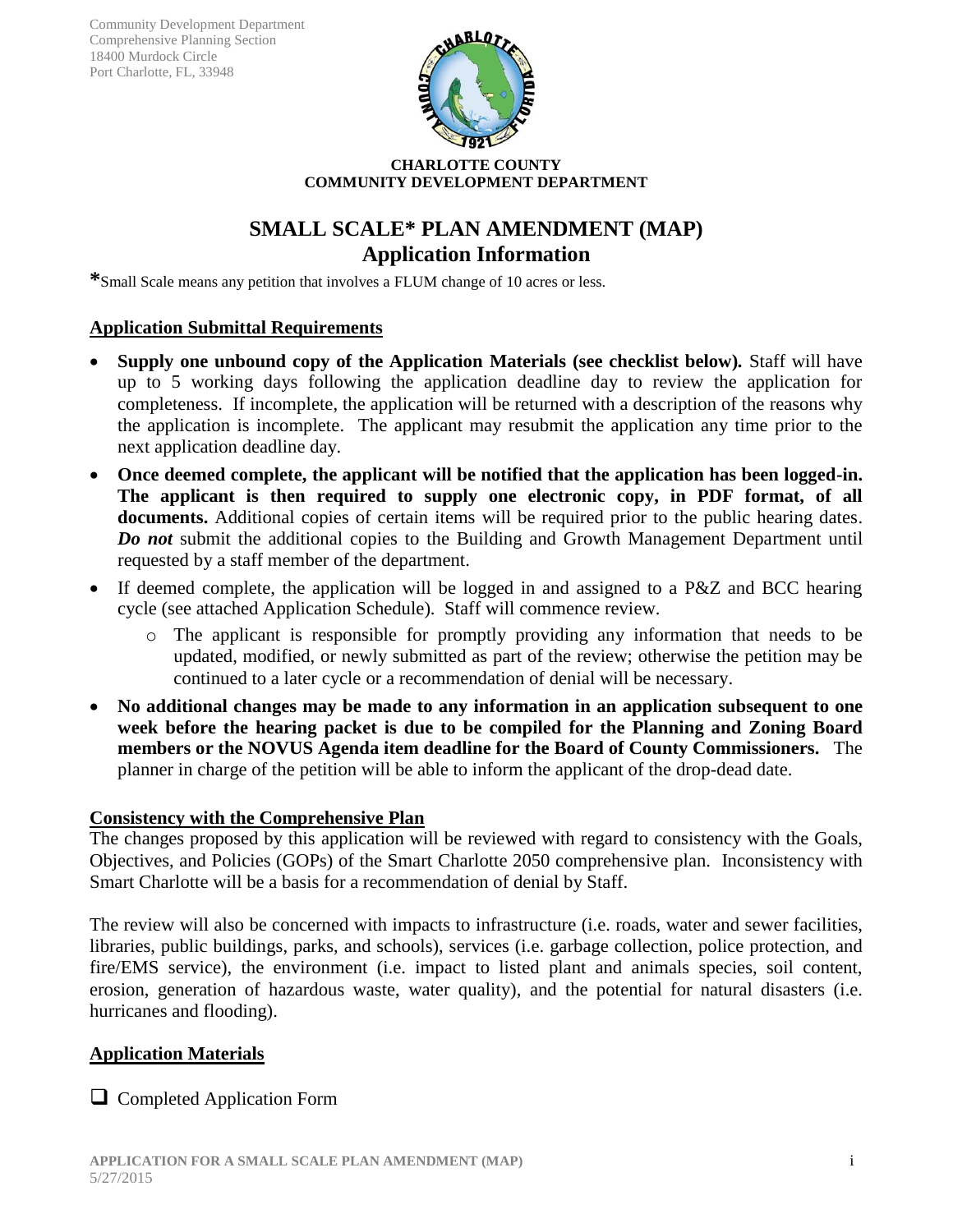- $\Box$  Survey and accurate legal description (including acreage), signed and sealed by a registered land surveyor
	- For unplatted property, one original boundary survey– an AutoCAD format copy may be required
	- For platted land, provide one original surveyor's sketch
- Most current *Title Insurance Policy* or an *Ownership and Encumbrance Report* for subject property
- $\Box$  Notarized authorization from each owner, as applicable (Form A)
- $\Box$  Notarized authorization for agent to submit petition, as applicable (Form B)
- $\Box$  A copy of any covenants, easements or restrictions that have been recorded for the subject site
- *Environmental Assessment Report*
- *Traffic Impact Report*
- $\Box$  Letters of availability of utility service from water and sewer utilities that would provide service to the site and *Estimated Potable Water and Sanitary Sewer Usage Report*
- *Archeological/Historical Memo* indicating whether or not listed objects are located on the subject site
	- *Archeological/Historical Survey,* as applicable
- $\Box$  Narrative addressing rezoning standards of approval
- Adjacent property owners map and an electronic copy of the adjacent property owners list in text format (txt file) provided on disc
- $\Box$  Affidavits A & B, signed and notarized
- Filing fee of **\$2,490**, with check made payable to the Charlotte County Board of County Commissioners or CCBCC

## **Additional Copies for Board Packet**

10 copies each of the following when requested by department staff:

- any bound items
- any maps or other graphics sized larger than  $11 \times 17$  (except surveys)
- any items in color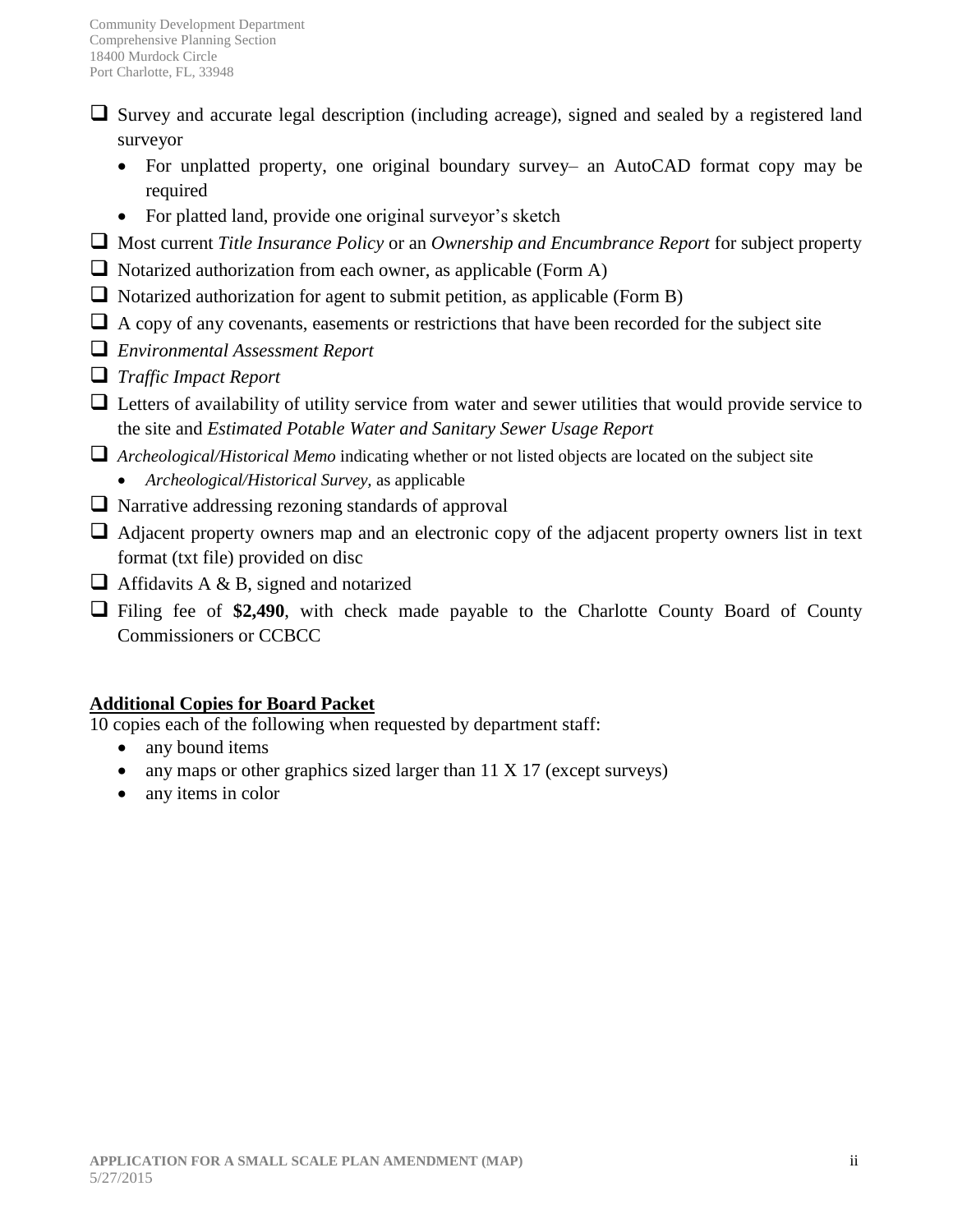# **ATTENTION**

## **If you are submitting an application that, if approved, will increase the amount of density allowed to be developed on your property, read this notice.**

FLU Policy 1.2.7 of Smart Charlotte County outlines those situations wherein the Transfer of Density Units program is applicable.

"The TDU program shall be used during the review and approval process for all plan amendments and rezonings that propose to increase the base density on land and street vacations that would result in an accumulation of acreage allowing development of new units of density; this requirement shall continue to apply to lands that have been annexed by the City of Punta Gorda."

Property may be exempted from the TDU program if located within a Revitalizing Neighborhood with an adopted Revitalization Plan. The exemption would need to be consistent with policies adopted into Smart Charlotte.

If not exempted, property must meet one of these requirements in order to be an acceptable Receiving Zone:

#### **FLU Policy 1.2.10 TDU Receiving Zones**

Receiving zones inside the Urban Service Area include lands within the following designations of FLUM Series Map #2: 2050 Framework:

- 1. Emerging Neighborhoods.
- 2. Maturing Neighborhoods.
- 3. Economic Corridors and Centers.
- 4. CRAs
- 5. Revitalizing Neighborhoods prior to adoption of a Revitalization Plan and also what may be required in accordance with a Revitalization Plan.

Receiving Zones within the Rural Service Area include lands within:

- 1. Rural Community Mixed Use areas.
- 2. The Rural Settlement Area Overlay District.

#### **AND**

Must not be in a prohibited Receiving Zone:

#### **FLU Policy 1.2.11 Prohibited Receiving Zones**

Density shall not be transferred into:

- 1. Lands within Managed Neighborhoods (FLUM Series Map #2).
- 2. Lands within the Resource Conservation and Preservation FLUM categories.
- 3. Land containing historical or archeological resources, or land deemed to contain environmentally sensitive resources; when a portion of a property contains resources, that area deemed not to contain resources may receive density if it meets one of the criteria of a receiving zone, a conservation easement will be required over the resource along with an undeveloped buffer of at least 100 feet. An historical structure that is to be integrated into a development will not need to be buffered.
- 4. Lands within the Prime Aquifer Recharge Area (FLUM Series Map #6).
- 5. Lands within the one-half mile setback of the Watershed Overlay District and Tippen Bay and Long Island Marsh (FLUM Series Map #4).
- 6. Land within a Public Water System Wellhead Protection Area (FLUM Series Map #7).
- 7. Land on a barrier island.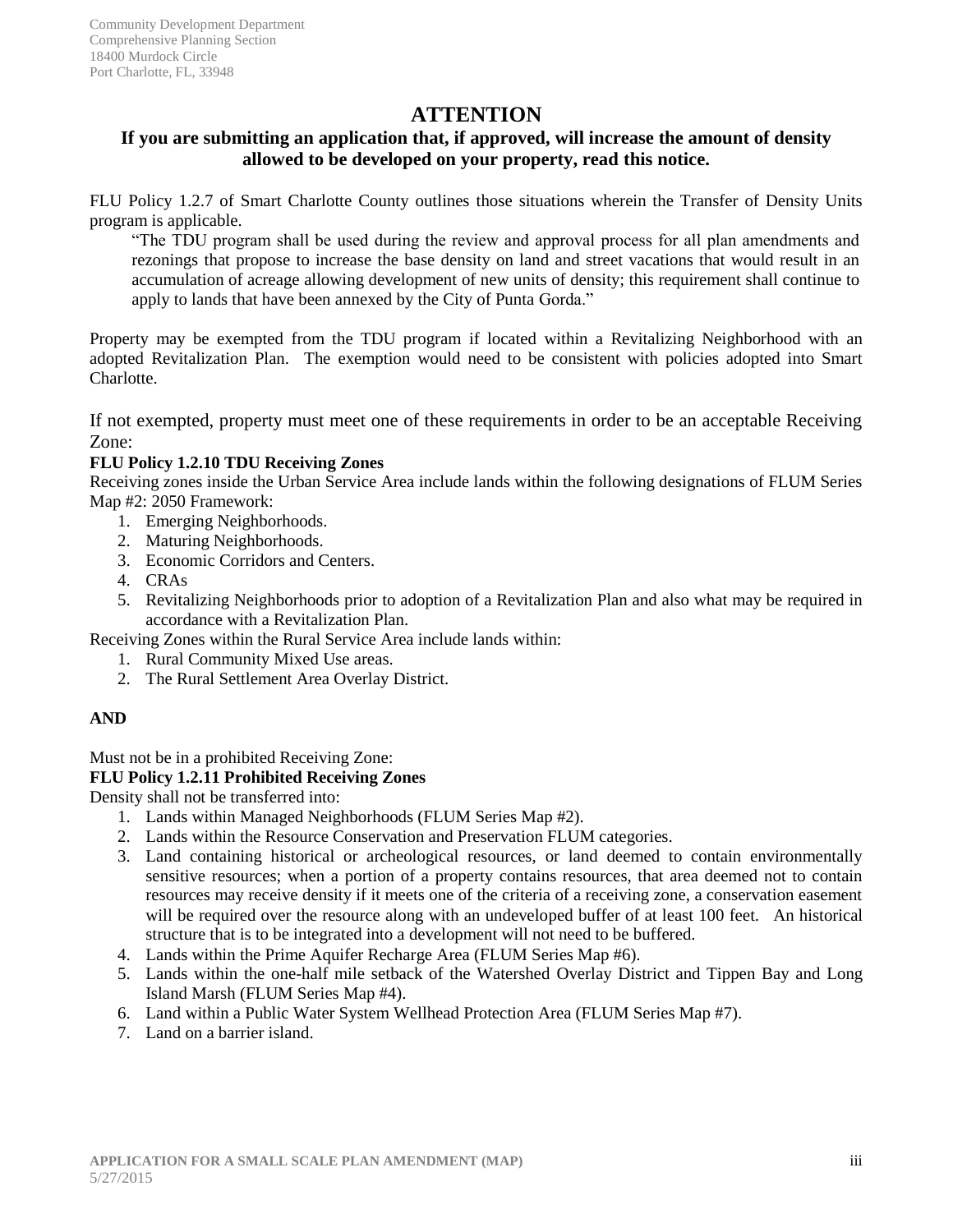Community Development Department Comprehensive Planning Section 18400 Murdock Circle Port Charlotte, FL, 33948



#### **CHARLOTTE COUNTY BUILDING AND GROWTH MANAGEMENT DEPARTMENT**

# **APPLICATION for SMALL SCALE PLAN AMENDMENT (MAP)**

| Date Received:  | Time Received:          |
|-----------------|-------------------------|
| Date of Log-in: | Petition #:<br>Accela#: |
| Receipt #:      | <b>Amount Paid:</b>     |

## **1. PARTIES TO THE APPLICATION**

#### **Name of Applicant:**

| <b>Mailing Address:</b> |        |             |
|-------------------------|--------|-------------|
| City:                   | State: | Zip Code:   |
| <b>Phone Number:</b>    |        | Fax Number: |
| Email Address:          |        |             |

#### **Name of Agent:**

| <b>Mailing Address:</b> |        |                    |
|-------------------------|--------|--------------------|
| City:                   | State: | Zip Code:          |
| <b>Phone Number:</b>    |        | <b>Fax Number:</b> |
| __ _ _ _ _              |        |                    |

Email Address:

#### **Name of Engineer/Surveyor:**

| <b>Mailing Address:</b> |        |             |
|-------------------------|--------|-------------|
| City:                   | State: | Zip Code:   |
| Phone Number:           |        | Fax Number: |
| Email Address:          |        |             |

**Name of Property Owner** (if more than one property owner, attach a separate sheet with a list of all owners)**:**

| <b>Mailing Address:</b> |        |             |
|-------------------------|--------|-------------|
| City:                   | State: | Zip Code:   |
| Phone Number:           |        | Fax Number: |
| <b>Email Address:</b>   |        |             |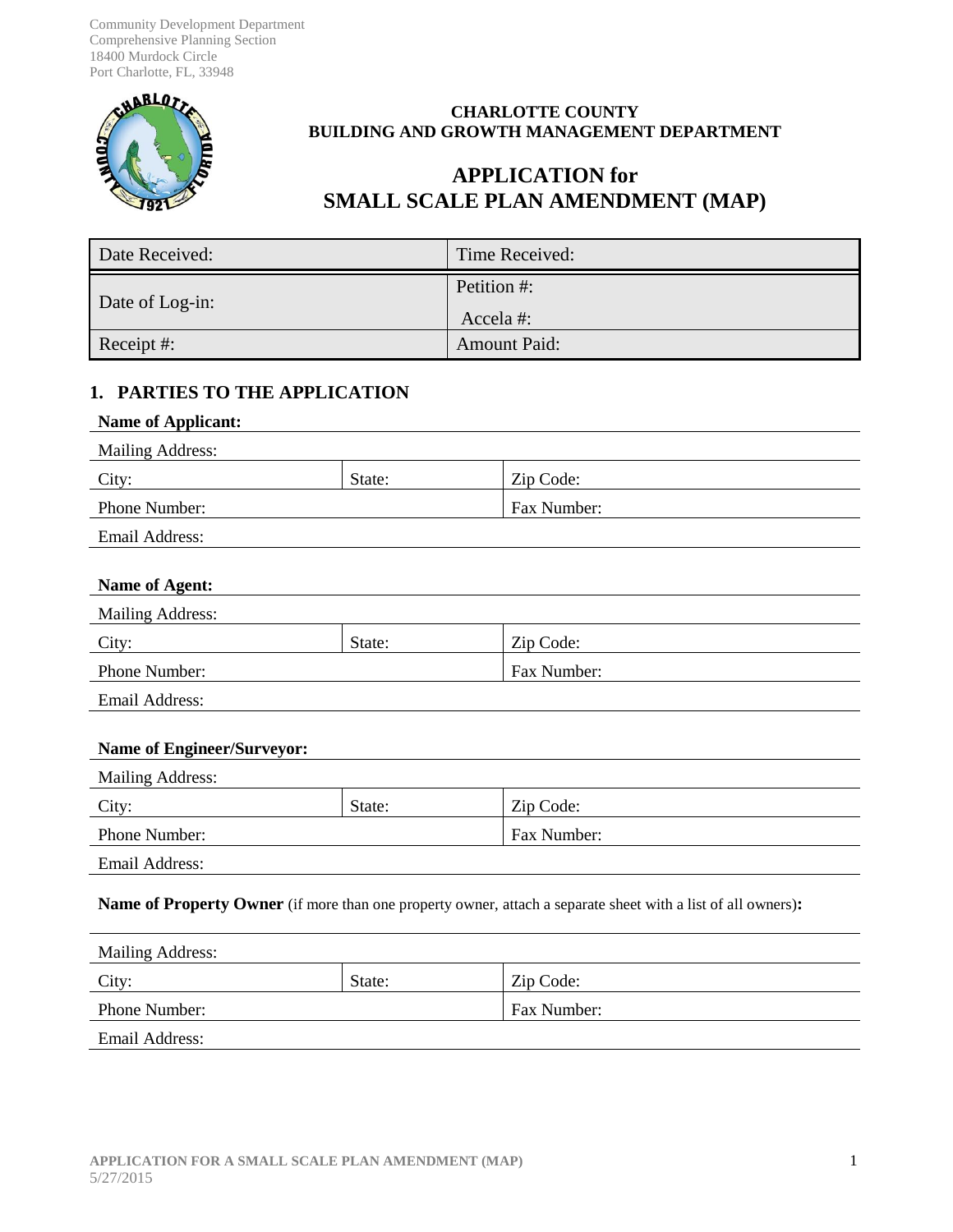# **2. PROPERTY INFORMATION**

If more than one account number exists, attach a separate sheet listing all information required by this section

| Property Account #:                           |             |              |  |
|-----------------------------------------------|-------------|--------------|--|
| Section:                                      | Township:   | Range:       |  |
| Parcel/Lot #:                                 | Block $#$ : | Subdivision: |  |
| Total acreage or square feet of the property: |             |              |  |

#### **3. SURVEY:**

- For unplatted property, provide one original boundary survey that is **signed and sealed** by a registered land surveyor and an accurate legal description (including acreage) of the property.
- For platted land, provide one original surveyor's sketch that is **signed and sealed** by a registered land surveyor and an accurate legal description (including acreage) of the property.
- **4. PROOF OF LAND OWNERSHIP:** Provide the most current *Title Insurance Policy* or an *Ownership and Encumbrance Report* on the subject property.
- **5. NOTARIZED AUTHORIZATION:** A written, notarized authorization from each owner must be provided with this application if:
	- If the applicant is not the owner of the property, a written, notarized authorization from each owner must be provided with this application – use Form A, attached. Property owner authorization is required. If the property owner withdraws permission at any point during the review and approval process, the application is considered null and void.
	- If an agent is submitting the application for the applicant authorization from the applicant is required use Form B, attached.
- **6. RESTRICTIONS:** Provide a copy of any covenants, easements or restrictions that have been recorded for the subject site.

## **7. EXISTING LAND USE DESIGNATIONS**

| Future Land Use Map (FLUM) designation(s) | Acreage |
|-------------------------------------------|---------|
|                                           |         |
|                                           |         |
|                                           |         |
| Zoning $District(s)$                      | Acreage |
|                                           |         |
|                                           |         |

# **8. APPLICANT'S PROPOSED CHANGE(S):**

Amending FLUM designation(s) to: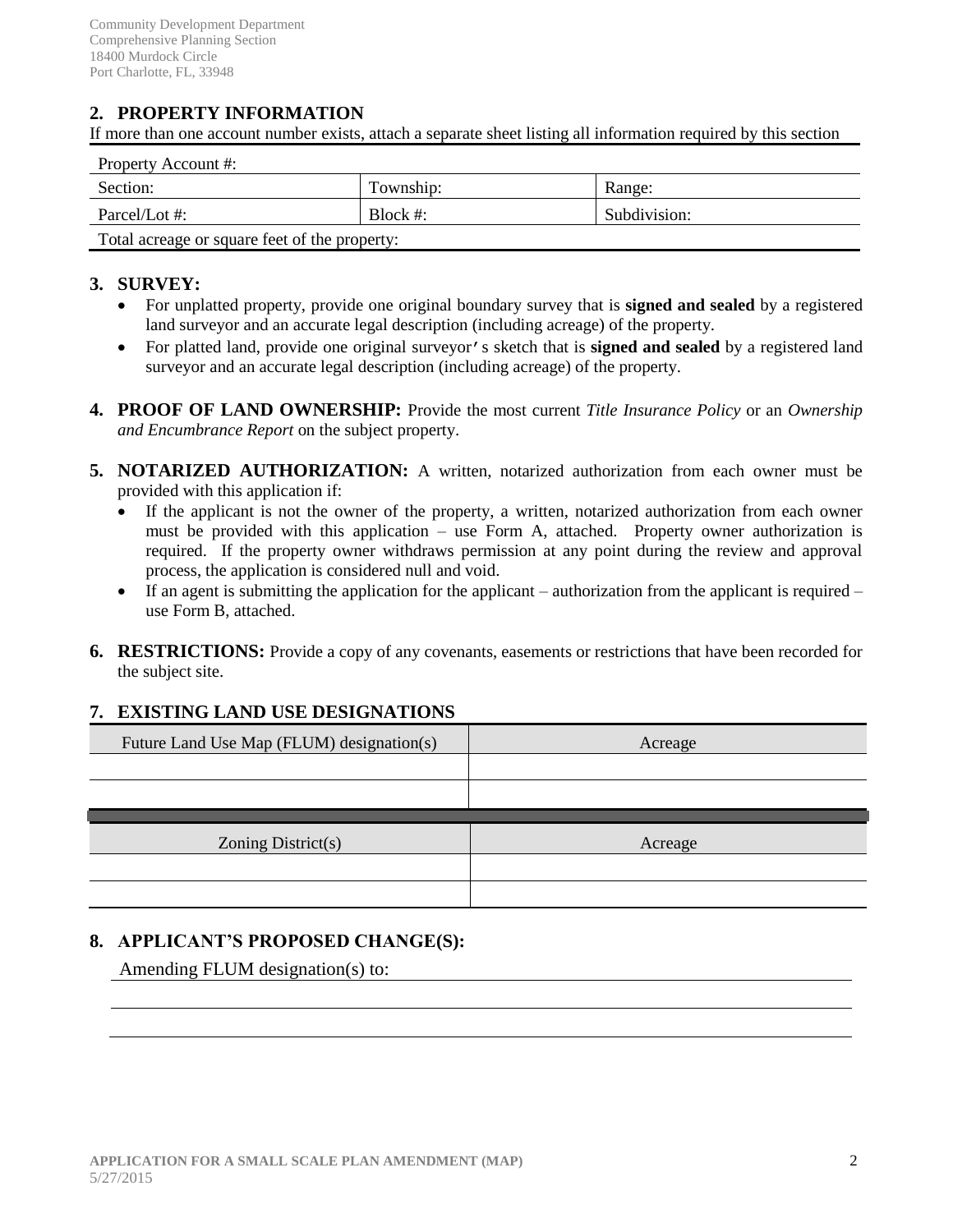**If the proposed change involves an increase in density, which of the Receiving Zone criteria does the property meet, or would this be an exemption consistent with a Revitalization Plan?**

## **9. REASON FOR PROPOSED CHANGE(S):**

## **10. CURRENT LAND USE OF SUBJECT PROPERTY:** (example: house, vacant land, barn, etc.)

#### **11. SURROUNDING LAND USES:**

| North: |  |  |
|--------|--|--|
| South: |  |  |
| East:  |  |  |
| West:  |  |  |

#### **12. ENVIRONMENTAL ASSESSMENT:**

- Provide an *Environmental Assessment Report,* conducted within one year or less from the date of submittal, that includes:
	- o Maps and surveys of the subject site illustrating the existing land cover according to Level 3 of the FLUCCS
	- o Locations of listed flora and fauna species, if present.
	- o If any wetlands are identified on site, provide a survey showing delineations of any wetlands, acreages, and the wetland Category (ENV Policy 3.1.3) under which they fall.
	- o If the property is adjacent to any Federal, State, or County wildlife management areas, parks, preserves or reserves, supply a science-based analysis of possible impacts to the environmental resources of these lands and the manner in which these impacts can be eliminated. Where elimination is not possible, the analysis shall detail how these impacts can be reduced and mitigated.

## **13. INFRASTRUCTURE:**

#### **A. Roadway**

- i. List the roads or streets upon which vehicles may travel to gain access to the site (generally within  $\frac{1}{4}$  mile radius):
- ii. *Traffic Impact Report*: This narrative does not need to be authored by a registered professional engineer. Address the number of vehicle trips that may be generated by development of the subject site at maximum buildout allowed under the proposed FLUM and Zoning.

## **B. Potable Water and Sanitary Sewer**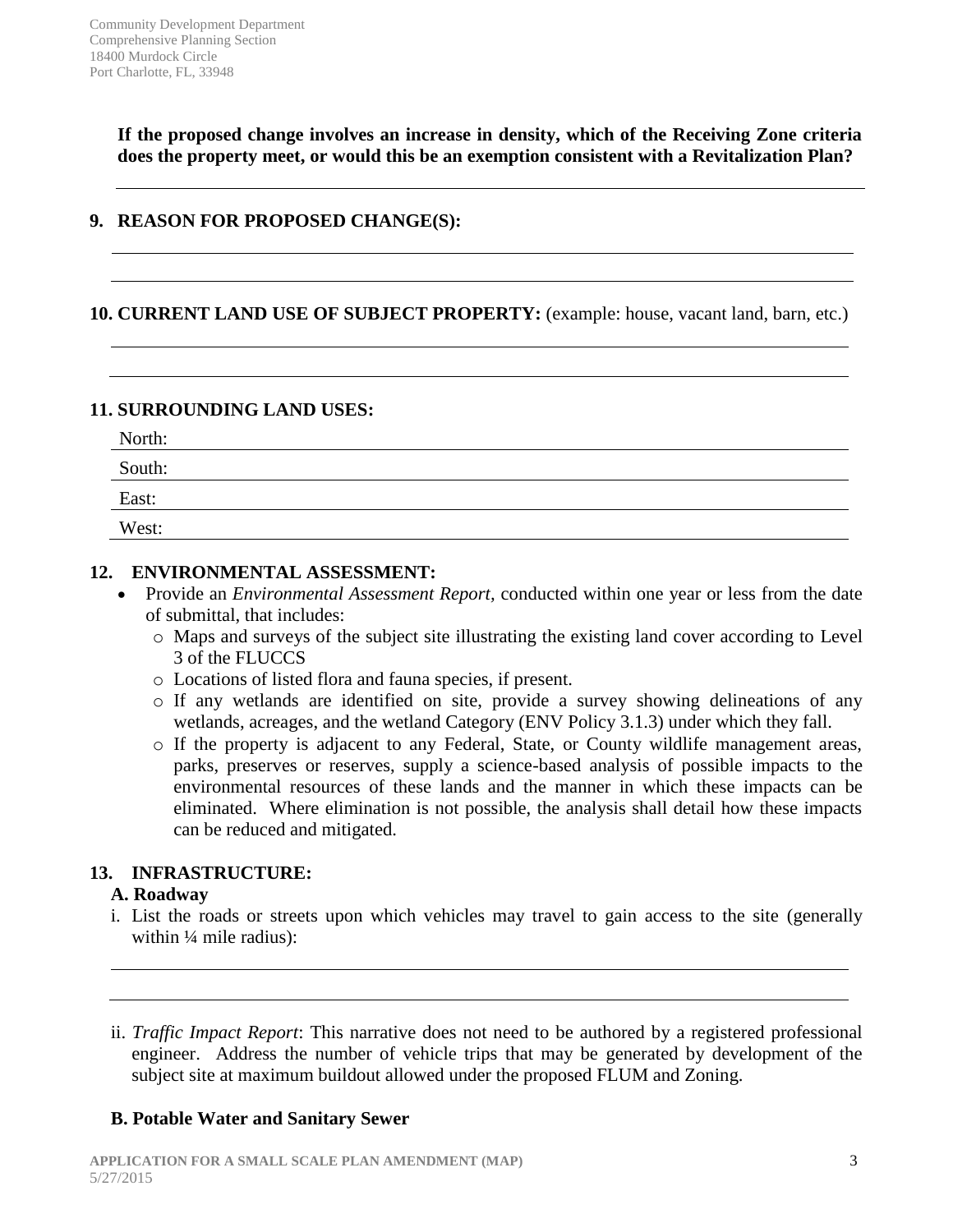- i. Submit a letter from the utility companies (water/sewer) stating availability of utility service to the property.
- ii. Attach an *Estimated Potable Water and Sanitary Sewer Usage Report* showing the gallons per day that may be generated by development of the subject site at maximum buildout allowed under the proposed FLUM and Zoning.
- **14. HISTORICAL OR ARCHEOLOGICAL SITES:** When the property under review is within the area determined to contain potential historic and archeological resources by the Archaeological Predictive Model (depicted on SPAM Series Map #3), the applicant must submit an *Archeological/Historical Memo* indicating that a review of the National Register of Historic Places, the Florida Master Site File and the Local Historic Register (when available) has been performed and the results of that review. If the subject site contains any object listed in these resources, the applicant must provide an *Archeological/Historical Survey* performed by a professional archeologist licensed in the State of Florida.

#### **15. ADJACENT PROPERTY OWNERS INFORMATION:**

Provide an *electronic text file (.txt)* that includes the names and addresses of all property owners within 200 feet of the subject property (excluding street right-of-ways), and a map indicating which properties are included in the address list. The Adjacent Property Owner List must be based upon the latest available property records of the Property Appraiser's Office. The list shall include property owner's name, mailing address, and parcel(s) or lot(s) description or account number so each parcel can be referenced on the Adjacent Property Owner Map. Refer to the Geographic Information System Internet site for mapping and owner information at **http://www.ccgis.com/**. (Use a buffer of 250 feet or larger in order to account for right-of-ways, canals, etc.) Every property owner within 200 feet of every parcel of land involved will be notified of the schedule of public hearings.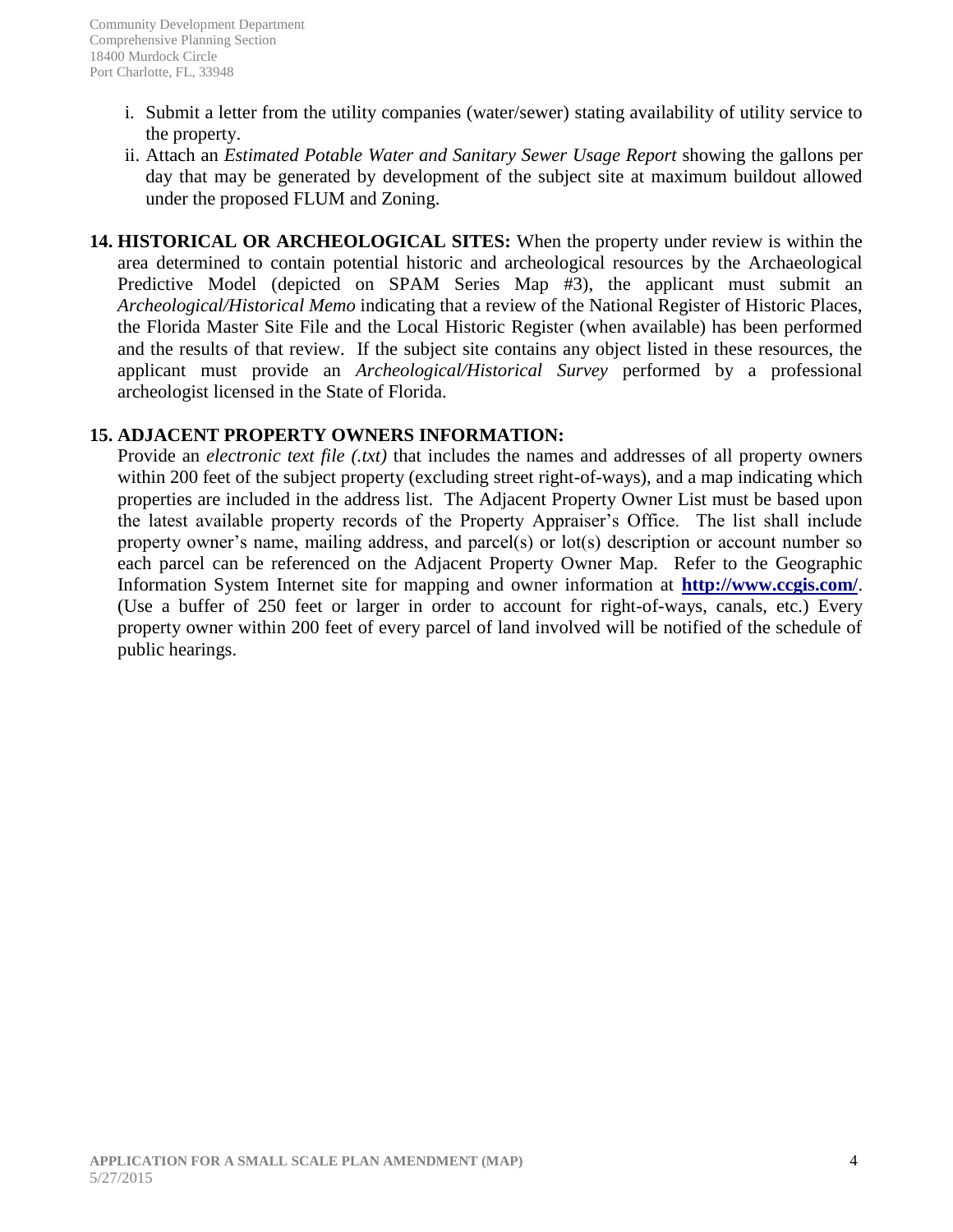# **FORM A. PROPERTY OWNER AUTHORIZATION TO APPLICANT**

| I, the undersigned, being first duly sworn, depose and say that I am the owner of the property described<br>and which is the subject matter of the proposed hearing. |                                                    |                                                     |  |
|----------------------------------------------------------------------------------------------------------------------------------------------------------------------|----------------------------------------------------|-----------------------------------------------------|--|
| this PLAN AMENDMENT.                                                                                                                                                 |                                                    |                                                     |  |
|                                                                                                                                                                      |                                                    |                                                     |  |
| The foregoing instrument was acknowledged before me this _______ day of __________, 20___, by                                                                        |                                                    |                                                     |  |
|                                                                                                                                                                      | who is personally known to me or has/have produced |                                                     |  |
|                                                                                                                                                                      |                                                    | as identification and who did/did not take an oath. |  |
|                                                                                                                                                                      |                                                    |                                                     |  |
| Notary Public Signature                                                                                                                                              | Signature of Owner                                 |                                                     |  |
| <b>Notary Printed Signature</b>                                                                                                                                      | Printed Signature of Owner                         |                                                     |  |
|                                                                                                                                                                      |                                                    |                                                     |  |
| Title                                                                                                                                                                | Address                                            |                                                     |  |
| <b>Commission Code</b>                                                                                                                                               | City, State, Zip                                   |                                                     |  |
|                                                                                                                                                                      |                                                    |                                                     |  |
|                                                                                                                                                                      | Telephone Number                                   |                                                     |  |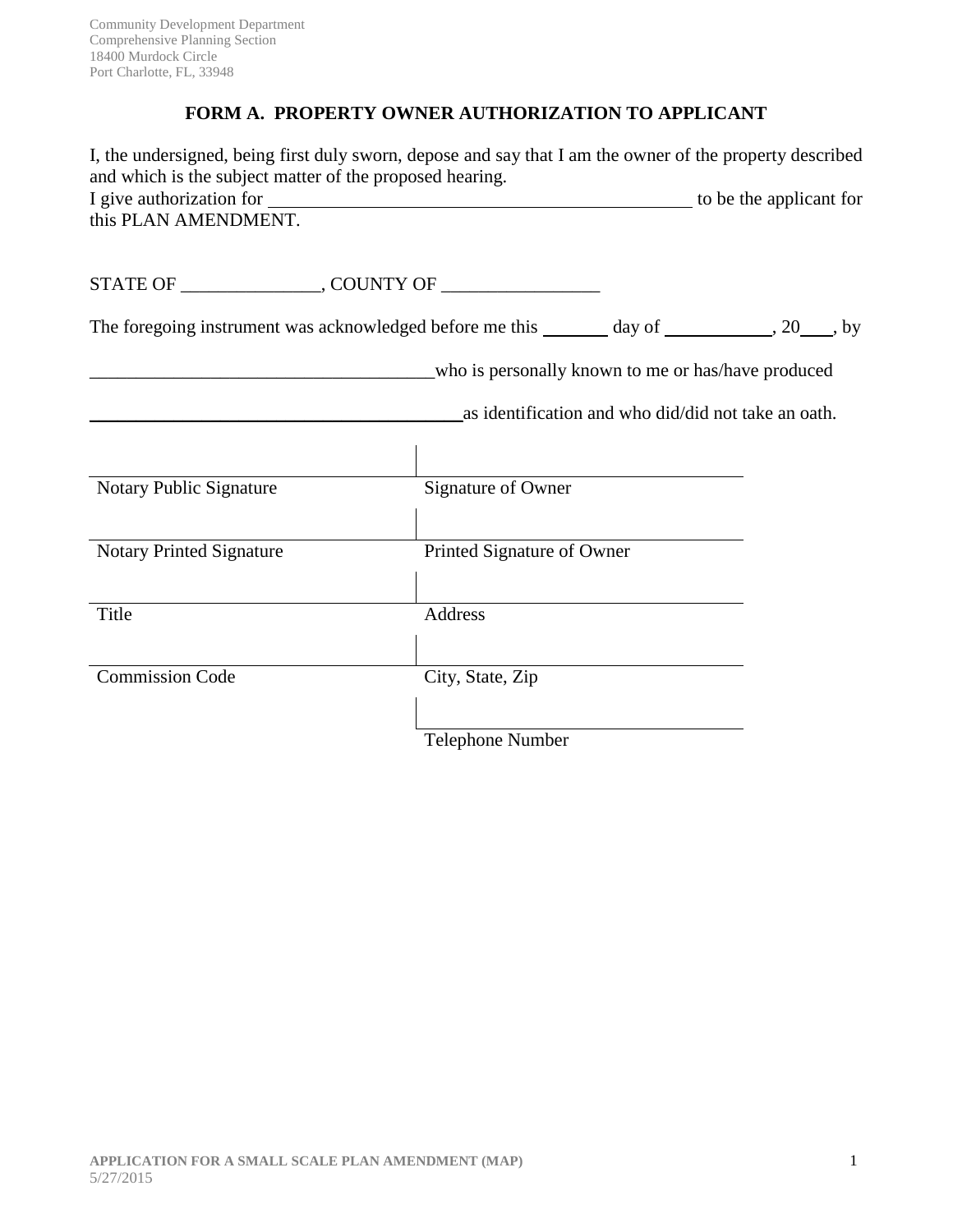## **FORM B. APPLICANT AUTHORIZATION TO AGENT**

I, the undersigned, being first duly sworn, depose and say that I am the applicant for this PLAN AMENDMENT for the property described and which is the subject matter of the proposed hearing. I give authorization for this to be my agent for this application.

STATE OF \_\_\_\_\_\_\_\_\_\_\_\_\_\_\_, COUNTY OF \_\_\_\_\_\_\_\_\_\_\_\_\_\_\_\_\_

The foregoing instrument was acknowledged before me this  $\_\_\_\_$  day of  $\_\_\_\_\_$ , 20  $\_\_\_$ , by

\_\_\_\_\_\_\_\_\_\_\_\_\_\_\_\_\_\_\_\_\_\_\_\_\_\_\_\_\_\_\_\_\_\_\_\_\_\_who is personally known to me or has/have produced

\_\_\_\_\_\_\_\_\_\_\_\_\_\_\_\_\_\_\_\_\_\_\_\_\_\_\_\_\_\_\_\_\_\_\_\_\_as identification and who did/did not take an oath.

| Notary Public Signature         | <b>Signature of Applicant</b>  |
|---------------------------------|--------------------------------|
|                                 |                                |
|                                 |                                |
| <b>Notary Printed Signature</b> | Printed Signature of Applicant |
|                                 |                                |
|                                 |                                |
| Title                           | Address                        |
|                                 |                                |
|                                 |                                |
| <b>Commission Code</b>          | City, State, Zip               |
|                                 |                                |
|                                 |                                |
|                                 | Talanhana Number               |

 $\mathbb{R}$ 

Telephone Number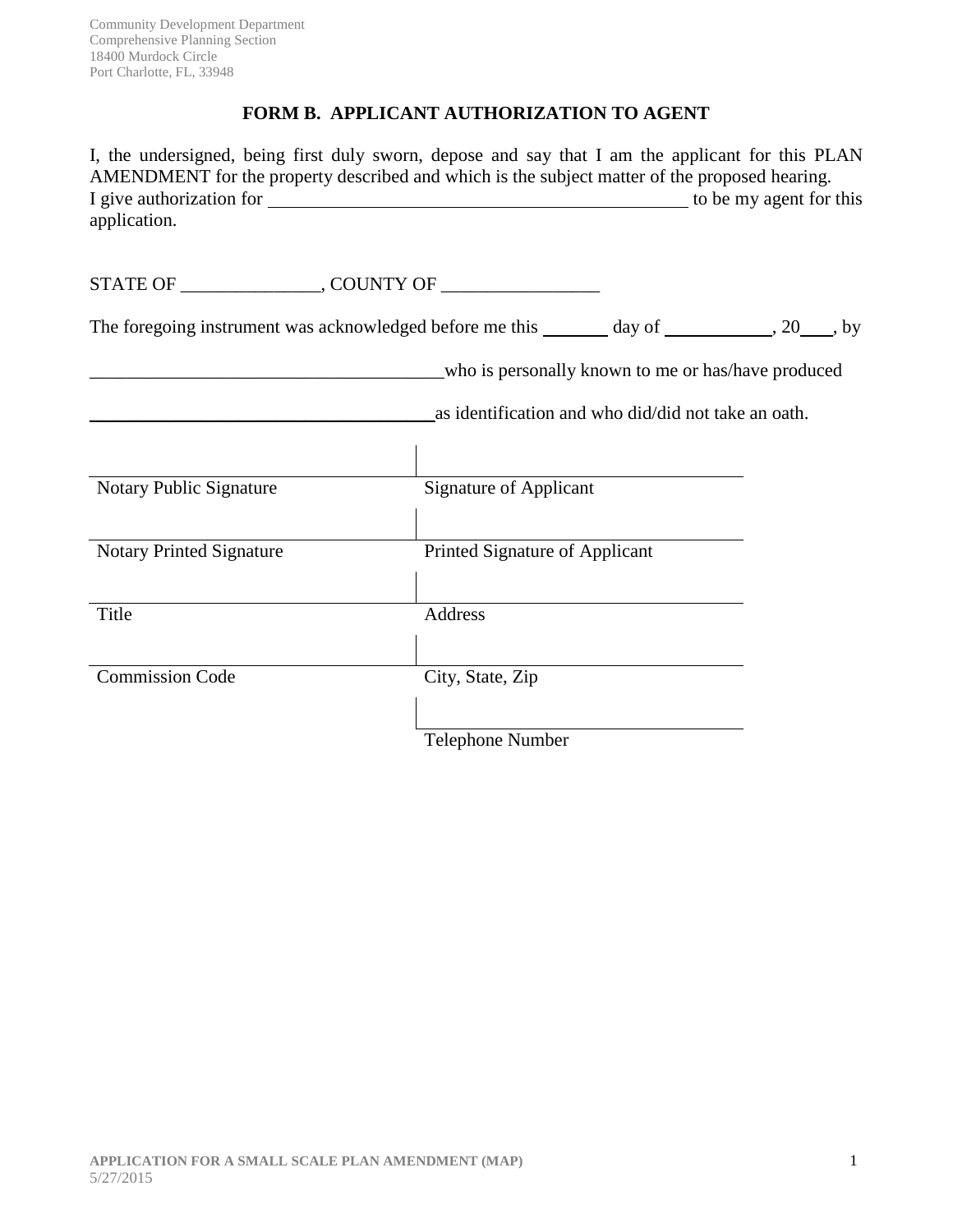#### **AFFIDAVIT A**

I, the undersigned, being first duly sworn, depose and say that I am the owner or agent of the property described and which is the subject matter of the proposed hearing; that all answers to the questions in this application, and all sketches, data and other supplementary matter attached to and made a part of the application are honest and true to the best of my knowledge and belief. I understand this application must be complete and accurate before the hearing can be advertised, and that if I am not the owner of the property I have attached a notarized authorization from the owner(s) to submit this application. I acknowledge that all items listed in the application must be submitted concurrent at the time the County accepts the application. I swear that the attached list of adjacent property owners is complete, including all property owners within 200 feet of the subject properties (excluding right-ofways), that it is correct, providing addresses as listed in the County Tax Roll.

STATE OF \_\_\_\_\_\_\_\_\_\_\_\_\_\_\_, COUNTY OF \_\_\_\_\_\_\_\_\_\_\_\_\_\_\_\_\_

The foregoing instrument was acknowledged before me this  $\_\_$  day of  $\_\_$ , 20  $\_\_$ , by

\_\_\_\_\_\_\_\_\_\_\_\_\_\_\_\_\_\_\_\_\_\_\_\_\_\_\_\_\_\_\_\_\_\_\_\_\_\_\_\_who is personally known to me or has/have produced

\_\_\_\_\_\_\_\_\_\_\_\_\_\_\_\_\_\_\_\_\_\_\_\_\_\_\_\_\_\_\_\_\_\_\_\_\_\_\_\_\_\_as identification and who did/did not take an oath.

| Notary Public Signature         | Signature of Applicant or Agent         |
|---------------------------------|-----------------------------------------|
| <b>Notary Printed Signature</b> | Printed Signature of Applicant or Agent |
| Title                           | Address                                 |
| <b>Commission Code</b>          | City, State, Zip                        |
|                                 | <b>Telephone Number</b>                 |